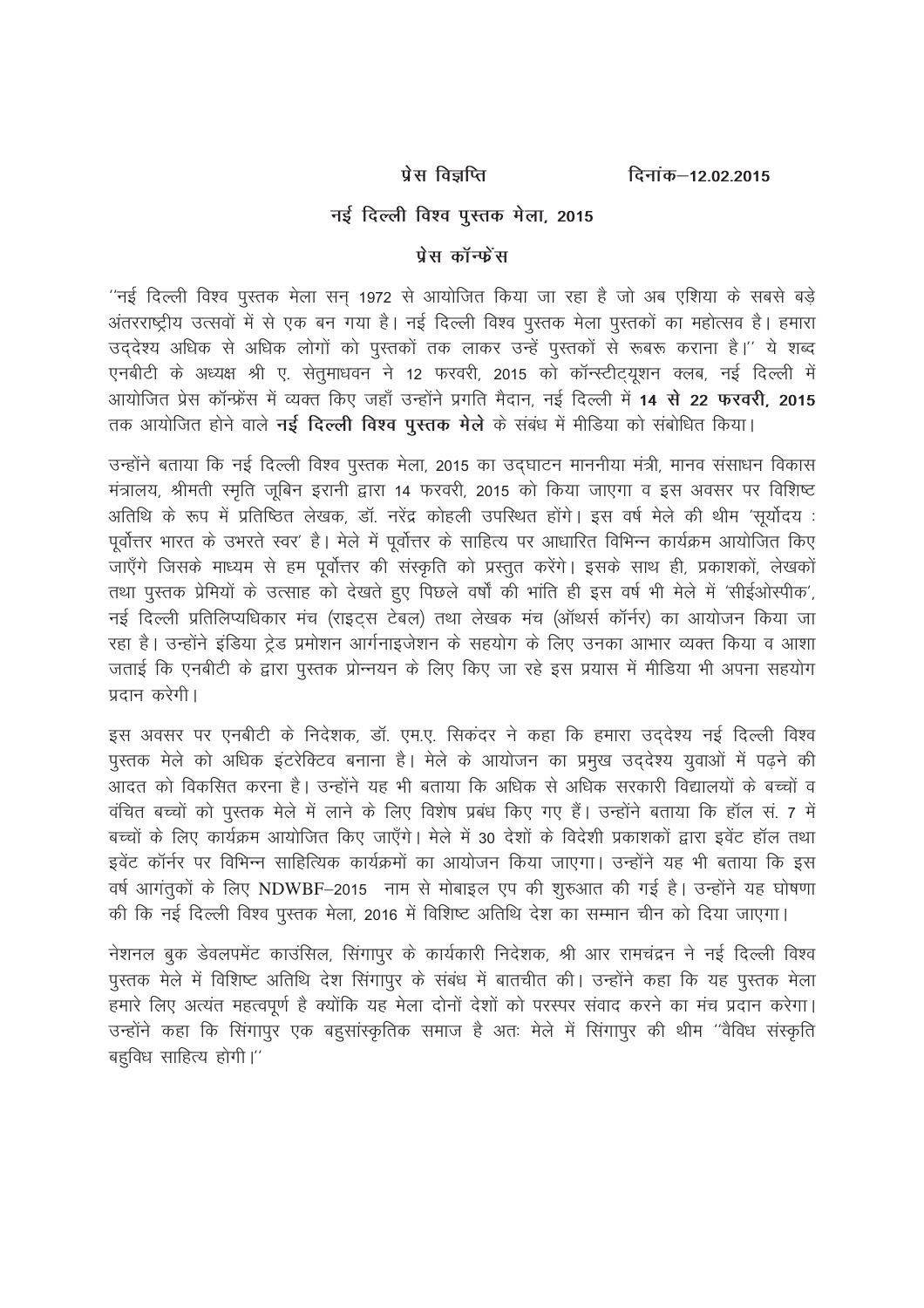इस अवसर पर कोरियन कल्चर सेंटर के निदेशक, श्री किम कुम यॉन्ग ने कोरिया को फोकस देश का सम्मान मिलने पर अपनी खुशी व्यक्त की। उन्होनें बताया कि कोरिया 200 पुस्तकों का प्रदर्शन करेगा जिसमें मुख्यतः बाल पुस्तकें, कॉमिक्स तथा समकालीन साहित्य पर आधारित पुस्तकें शामिल होंगी।

आईटीपीओ की विशेष कार्य अधिकारी, सूश्री मीनाक्षी सिंह ने बताया कि इस वर्ष आईटीपीओ द्वारा वरिष्ठ नागरिकों के लिए मेले में विशेष व्यवस्था की गई है। आगंतकों के लिए विभिन्न हॉलों के पास सहायता हेत वाहन उपलब्ध करवाए जाएँगे। उन्होंने यह भी बताया कि 22 फरवरी. 2015 को समापन समारोह में आईटीपीओ द्वारा प्रकाशकों को उत्तम प्रदर्शन के लिए परस्कत भी किया जाएगा।

## नई दिल्ली विश्व पुस्तक मेले के विशेष आकर्षण

नई दिल्ली विश्व पुस्तक मेला, 2015 का उदघाटन श्रीमती स्मृति जूबिन इरानी, माननीया मंत्री, मानव संसाधन विकास मंत्रालय द्वारा 14 फरवरी, 2015 को प्रातः 11.00 बजे हंसध्वनि थिएटर, प्रगति मैदान, नई दिल्ली में किया जाएगा । इस अवसर पर प्रतिष्ठित लेखक, **डॉ. नरेंद्र कोहली** विशिष्ट अतिथि होंगे। अतिथि देश सिंगापुर का प्रतिनिधित्व भारत में सिंगापुर गणराज्य के माननीय उच्चायुक्त, **श्री लिम थुआन** कुआनएवं फोकस देश कोरिया का प्रतिनिधित्व भारत में कोरिया गणराज्य के राजदत, माननीय श्री ली जुन-ग्यु करेंगे ।

थीम प्रस्तुति : नई दिल्ली विश्व पुस्तक मेला, 2015 की थीम है -सुर्योदय - पूर्वोत्तर भारत के उभरते स्वर। इसमें एनबीटी द्वारा पूर्वोत्तर भारत की क्षेत्रीय विशेषताओं तथा वहाँ के जनजीवन से परिचय कराने वाले विविधतापूर्ण साहित्य को प्रदर्शित किया जाएगा । थीम पेवैलियन में प्रख्यात लेखकों के साथ पूर्वोत्तर के समृद्ध लेखन, फिल्म तथा इतिहास पर पैनल चर्चाएँ, कार्यशालाएँ, परस्पर संवादात्मक सत्र तथा सांस्कृतिक कार्यक्रमों का आयोजन भी किया जाएगा ।

विशिष्ट अतिथि देश : नई दिल्ली विश्व पुस्तक मेला, 2015 में सिंगापुर को विशिष्ट अतिथि देश का सम्मान प्रदान किया गया है। सिंगापुर अपने 43 सदस्यों के बड़े प्रतिनिधिमंडल, जिसमें वहाँ के प्रतिष्ठित प्रकाशक, लेखक तथा शिक्षाविद शामिल होंगे, के साथ पुस्तक मेले में भाग लेगा जिनका प्रतिनिधित्व नेशनल बुक डेवलपमेंट काउंसिल, सिंगापुर की चेयरपर्सन, सुश्री क्लेअर चेंग करेंगी। इसके अतिरिक्त, विशेष सिंगापुर पेवैलियन मेंकुछ नवीनतम प्रकाशनों के साथ–साथ पैनल–चर्चाएँ, लेखक से मिलिए कार्यक्रम, व्यापारिक आदान-प्रदान तथा सांस्कृतिक कार्यक्रमों का आयोजन भी किया जाएगा ।

फोकस देश :इस वर्ष.मेले में एनबीटी 'फोकस देश' के जरियेभारतीय प्रकाशकों एवं विदेशी भागीदारों के बीच संवाद को सरल बनाने, आपसी संबंध स्थापित करने तथा व्यापार को बढाने की शुरुआत भी कर रहा है। इस वर्ष दक्षिण कोरिया 12 सदस्यों के प्रतिनिधिमंडल के साथ कोरियन पब्लिशर्स एसोसिएशन के अध्यक्ष, श्री कोह यंग-स के प्रतिनिधित्व में 'फोकस देश' के रूप में भागीदारी करेगा । इस मंडप में विशेष आकर्षण का केंद्र, कोरिया में प्रकाशित लगभग 200 चुनिंदा पुस्तकों की प्रदर्शनी होगी जिसमें अधिकतर बाल साहित्य, कॉमिक्स, समकालीन साहित्य व कोरिया के इतिहास, कला व संस्कृति पर आधारित पुस्तकें होंगी।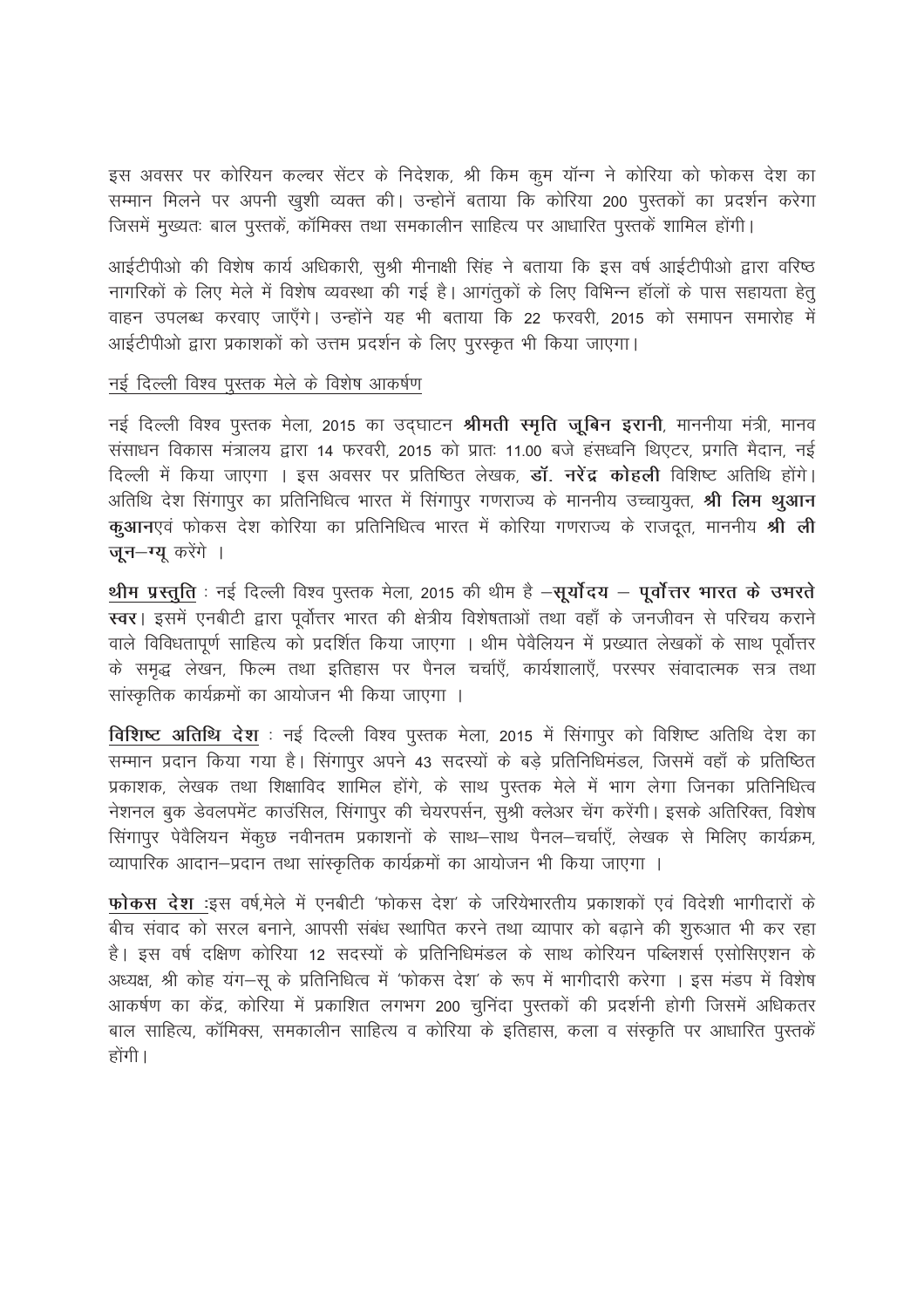विदेशी मंडप :विदेशी मंडप में सिंगापुर के अलावा दक्षिण कोरिया, ऑस्ट्रेलिया, चीन, मिस्र, फ्रांस, इंडोनेशिया, ईरान, जर्मनी, जापान, मलेशिया, नेपाल, पोलैंड, पाकिस्तान, सउदी अरब, स्पेन, श्री लंका, तुर्की, संयुक्त अरब अमीरात, संयुक्त राज्य अमरीका, स्वीडन, क्यूबा, आस्ट्रिया तथा अंतरराष्ट्रीय संस्थाएँ जैसे डब्ल्यएचओ, यनेस्को, इयनिक सहित लगभग 30 देश अपनी पस्तकों का प्रदर्शन अथवा कार्यक्रमों का आयोजन करेंगे।

बाल मंडप : बच्चों में सुजनात्मकता तथा पढने की रुचि को बढावा देने के लिए एनबीटी द्वारा राष्टीय बाल साहित्य केंद्र (एनसीसीएल) के माध्यम से प्रगति मैदान के हॉल नं. 7 में विशेष बाल मंडप लगाया जाएगा । इस मंडप में विभिन्न भारतीय भाषाओं में बाल साहित्य के विभिन्न पहलओं पर आधारित पस्तकों एवं पत्रिकाओं एवं जर्नलों की प्रदर्शनी लगाई जाएगी।एनसीसीएल द्वारा पेवैलियन में विभिन्न बाल गतिविधियों का आयोजन भी किया जाएगा जिसमें प्रख्यात लेखकों, चित्रकारों तथा कथावाचकों तथा व्यवसायिकों यथा उषा वेंकटरमन, आबिद सुरती, प्रयाग शुक्ल, डॉ. मधु पंत, अजीत नैनन, सुधीर तैलंग, रजनीकांत शुक्ला तथा अन्य बच्चों से परस्पर संवाद करेंगे।

बी2बी गतिविधियाँ: एनबीटी फिक्की (एफआईसीसीआई) के सहयोग से 15 फरवरी, 2015 को सीईओ स्पीक पब्लिशर्स फोरम का आयोजन करेगा जिसमें भारतीय व विदेशी प्रकाशन उद्योग से जड़े 100 से अधिक सीईओ, निदेशक तथा अन्य वरिष्ठ व्यवस्थापक भाग लेंगे और पस्तक व्यापार से संबंधित विषयों पर चर्चा करेंगे । एनबीटी 16 व 17 फरवरी 2015 को दो–दिवसीय नई दिल्ली राइटस टेबल का आयोजन भी करेगा जिसमें भारत के अलावा 27 अन्य देश जैसे बांग्लादेश, ताइवान, तेहरान, युएसए तथा कई अन्य की भागीदारी होगी। यह अद्वितीय प्रारूप प्रतिभागियों को अपने प्रतिलिप्यधिकार मंच को सुरक्षित करने, परस्पर भेंट करने, अपने उत्पाद एवं विचार प्रस्तुत करने तथा अँगेजी, हिंदी तथा अन्य भारतीय भाषाओं में उपलब्ध पुस्तकों के अनुवाद एवं अधिकारों के हस्तांतरण हेतु अपनी अभिरुचियों तथा समझौतों को प्रायोगिक तौर पर अंतिम रूप प्रदान करने के भी अवसर प्रदान करेगा।

साहित्यिक हलचल-पिछले वर्षों की भाँति इस वर्ष भी विभिन्न लेखक मंचों पर प्रख्यात लेखक तथा अन्य साहित्यिक हरितयाँ पुस्तक प्रेमियों के साथ संवाद स्थापित करेंगे व विभिन्न पठन–सत्र आयोजित किए जाएँगे। मेले में हॉल संख्या 8,10,12, तथा 14 में क्रमशः 'लेखक मंच, साहित्य मंच, प्रतिबिंब (रिफलेक्शन), बातचीत (कन्वर्सेशन) नाम से ऑथर कार्नर का आयोजन किया जा रहा है। इस वर्ष मेले में पहली बार विदेशी मंडप में इवेंट कार्नर (हॉल सं. 7ए) की शुरुआत की जा रही है जहाँ अतिथि एवं फोकस देशों के अतिरिक्त 10 से अधिक देशों द्वारा कार्यक्रम आयोजित किए जाएँगे। राष्ट्रीय तथा अंतरराष्ट्रीय संस्थाओं की सकिय भागीदारी से लगभग 50 पैनल चर्चाएँ, पठन सत्र, बच्चों के लिए कार्यशालाएँ,पुस्तक लोकार्पण कार्यक्रम आदि आयोजित किये जाएँगे।

मोबाइल एप- न्यास द्वारा 'NDWBF-2015' नाम से एक विशेष मोबाइल एप की शुरुआत की गई है जो सभी एंड्रायड तथा आइफोन पर उपलब्ध है। इस एप को मेले में आने वाले आगंतूकों की आवश्यकताओं को ध्यान में रखते हुए डिजाइन किया गया है। इस एप के माध्यम से आगंतुक विभिन्न पेवैलियन, हॉलों व विशिष्ट प्रदर्शकों तथा उनकी स्टॉल संख्या व हॉल संख्या तक आसानी से पहुँच सकेंगे। यह एप आगंतुकों मार्ग उनके लक्षित तक जाने का दिखाएगी। एनबीटी को स्थान फेसबुक(facebook.com/nationalbooktrustindia&facebook.com/newdelhiworldb ookfair) तथा टविटर (@ndworldbookfair) के जरिये सोशल मीडिया पर भी सक्रिय होगा।